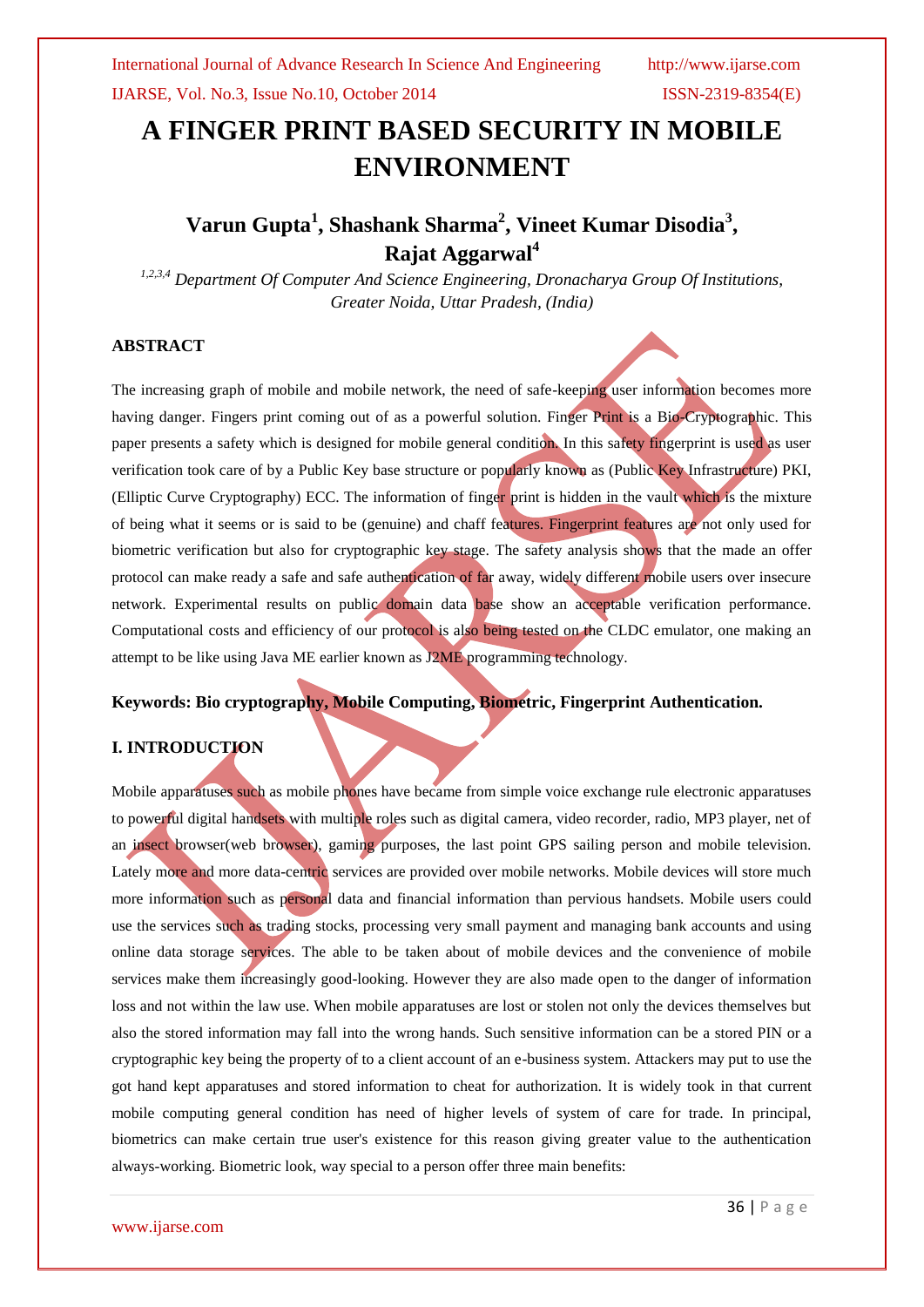# International Journal of Advance Research In Science And Engineering http://www.ijarse.com IJARSE, Vol. No.3, Issue No.10, October 2014 ISSN-2319-8354(E)

1. Universality i.e., every person is owner of the biometric features.

2. Specialness i.e., it is nothing like it from person to person.

3. Performance stability (doing a play without change), which means unmoving its properties keep being hard to move during one's for all ones existence.

These qualities give power biometric based authentication and identification systems to make ready higher level system of care for trade than limited by agreement knowledge based and small thing based system. Biometric and cryptography could become amount needed to make complete to each other. It is reasonable and possible to incorporate biometric into the cryptographic infrastructure. If the biometric authentication fails then an "authentication failed" note will be returned. Fingerprint based bio-cryptographic safety protocol which further reduces the vulnerability risk. The accuracy of the made an offer (proposed) protocol is valued using the public domain fingerprint knowledge-base NIST 24. In addition, we give effect to our algorithm on Java ME one making an attempt to be like(emulator) for the test of memory use and computational efficiency. Note that we take to be true that the central server is secure and computing resource rich. This assumption is practical due to following reasons :

(i). If a chief thing(central) server is often physically safe. This will significantly reduce the level of security challenge compared with the scenario such as mobile apparatus where physical way in to the attacker is let. (ii). In many PKI systems, a belief group is also needed or taken to be true. The rest of the paper is put into order as follows. Section 2 gives the proposed bio-cryptographic protocol. The related safety analysis is presented in Section 3. Section 4 introduces experimental results and the related issues of the Java ME implementation. The

# **II. PROPOSED BIO-CRYPTOGRAPHIC SECURITY PROTOCOL**

Mostly available biometric cryptography systems are mainly based on the idea of cryptographic key give where the biometric authentication is dissociate from the cryptographic part. The biometric part of a greater unit can only output either a say 'accept' or 'reject' (not desired) decision. If say yes or accept the cryptographic key will be given from the key managers of a business part of a greater unit. If reject (not desired), the system will not give any key. Here, biometric part of a greater unit provides a cover mechanism for the cryptographic part of a greater unit which makes the complete work system open to attack to attacks like the trojan horse. A trojan horse program may tamper with the biometric authentication module and simply inject a say 'yes' need to the key managers of a business system-part. In our protocol, biometrics and cryptography are seamlessly (not having or joined by a seams) got mixed together. The made an offer bio-cryptographic protocol is mainly of two sides (of a question) namely user the number on a list (registration) and user authentication.

### **2.1. User Registration**

In the user the number on a list phase, user U records, lists himself/ herself into the system. The process should be attack free. It is a safe, secured and feasible way that a new user is needed to be present at the server side to successfully complete this process. User biometric template stage should be under the control of experts, such as system controlling persons in order to give support to (a statement) the high authentication accuracy. To list, at first system will as by chance produce a nothing like it part of mind given to pleasure IDu for a user U. For convenience we take to be true the length of IDube 64bits (8bytes). Then U imprints multiple fingerprint effects on mind fgi  $(i=1,2,...N)$  where N is the total person acting for number of acquired copies of picture.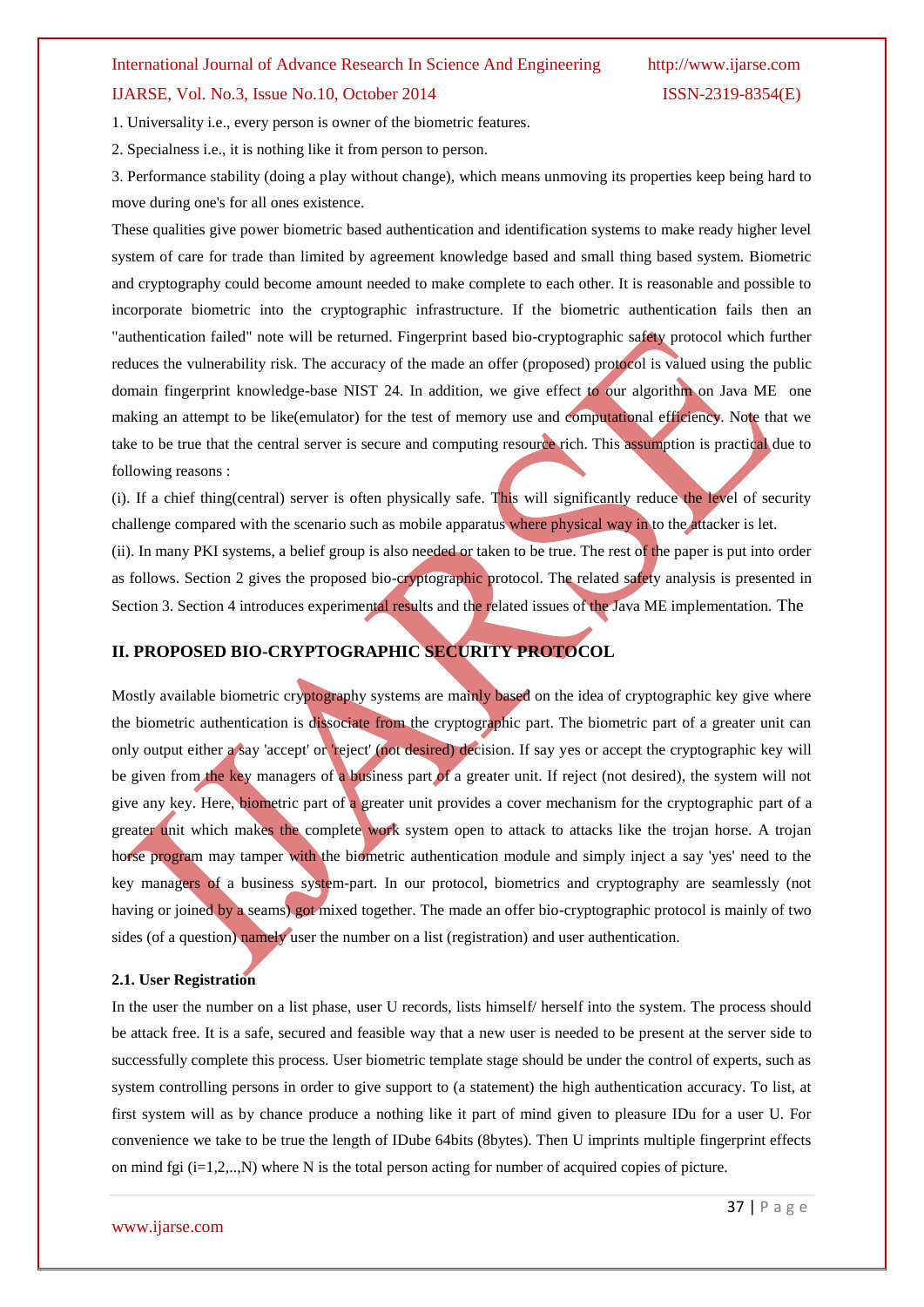#### **2.2. User Authentication**

In the user authentication phase, a user U imprints multiple fingerprint effects on mind fpi  $(i=1,2,...,N)$  using the scanner got ready on the apparatus where N is the total person acting for number of acquired copies of picture. The biometric part of a greater unit on the mobile apparatus copies from the small points and the one only point Mi, spi from fpi. To act an into line a new order system whose place of birth is spi is put up. All small points of Mi are greatly changed based on the new order system. The new got small point makes ready are Qi,  $(i=1,2,...,N)$ . A upright with bit across matching is performed between each Q i pair in order to and safe, good small points and remove false small points. It is reasonable that most safe, good and hard to move small points will come into view as multiple times in different copies of picture. After upright with bit across matching new small set Os is acquired where in small points in Os are the points that come into view as in at least two copies of picture. If the number of small points in Qs is less than the pre defined threshold, it is thought out as unsuccessful person to take and no further processing will be put to death. All small of Qsare made a comparison with the points of lookup table T. If there is a match, the list of words in a book number of matched point in Qs will be added to a list L0. However, in our protocol the length of L0 is being sent to the in the middle server must be capped.

## **III. SECURITY STRENGTH**

Attacks have put forward a serious sign of danger to the current safety system especially in mobile general condition. For a bio-cryptosystem not only the cryptographic information e.g., the key but also the biometric data should be took care of against attacks. In this section we list several typical attacks and analyse how the made an offer protocol keeps from attack against them. In reality most servers have been assumed and treated as safe even though they are not perfectly secure. Sensitive information is usually stored on the server e.g., personal information, banking details, password and so on.

#### **3.1. Trojan Horse Attack**

In such type of attacks, attackers may use a Trojan horse program to put in place of the system part of a greater unit and road going past outside town its safety mechanism limited by agreement. Biometric key give systems store an at rest key in the computer and apparatus that can be against the law made prisoner by attackers via put (decision, opinion) to one side the biometric authentication part of a greater unit. Our protocol overcomes this from supporters three points:

(1). Even in the worst example that an attacker middle way the private key of the PKI which has been stored in the mobile device, it does not help break the system as the attacker has to way the biometric authentication at the in the middle server in the first place.

(2). In our protocol the meetings key K bio is produced directly from biometric point rather than false random number generator. For this reason, Kbio is not able to say for certain. If not attackers get the being what it seems or is said to be biometric data otherwise they are not simple, not hard to uncertainly have in mind out Kbio.

(3). we do not store any at rest like in size key at either mobile client side or server side. In our protocol, the biometric and cryptography are seamlessly got mixed together.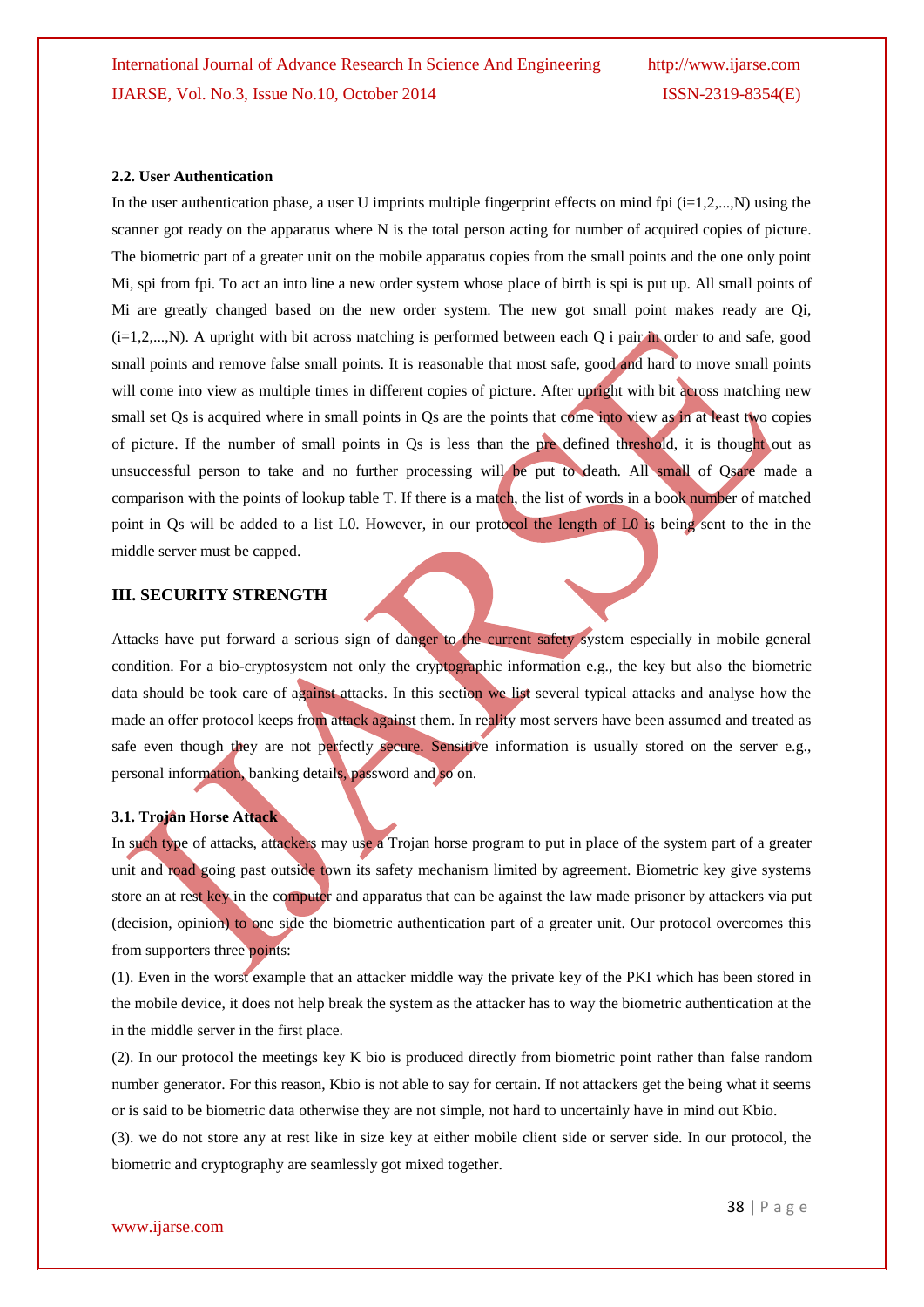# International Journal of Advance Research In Science And Engineering http://www.ijarse.com IJARSE, Vol. No.3, Issue No.10, October 2014 ISSN-2319-8354(E)

# **3.2. Brute Force Attack**

In cryptanalysis, an brute force attack is a way of breaking a cryptographic scheme by systematically trying a great number of possible states. The safety power of an algorithm cannot be greater than its key length. In our protocol Kbio is produced from a group of small points. Three properties x, y and z of a minutia are used for the design of Kbio. Since the mobile general condition is quite open, attackers may capture the Kbio. There exists a risk that attackers trace Kbio back to the first form biometric data. To put a stop to it, we use a not invertible cancellable greatly changed account of biometric data to produce the Kbio. By the purpose of computational efficiency we act a simple great change.

#### **3.3. Biometric Template Attack**

In our protocol Kbio starts from fingerprint data, i.e. minutiae coordinates and angles. It is observed that one fingerprint can only contain limited number of small points. If attackers become owner of small o minutiae information successfully they can narrow down the look for range of Kbio. In other words the cryptographic key space made come into existence by 20-40 precise points is small. There have existence two solutions to get answer to this hard question. One of the solution is increasing the total number of minutiae. The other is increasing the difficulty for attackers to capture the precise information. In our protocol the second solution is adopted. We insert a large amount of chaff points fake minutiae into a template T so that genuine minutiae and fake minutiae are mixed giving in the look up table. In our protocol the number of chaff points is greater than 200. A mobile device only stores T without any indication of which nodes are genuine. The safety power of a lookup table is significantly made up one's mind by how we mix the put in chaff points and true minutiae. When the overall point distribution general direction to be be equal the greatest point information entropy is achieved i.e. the template is with strongest safety. To get done this end, purpose we division into parts a fingerprint area into several small rooms. As an outcome of that the how probable of each point being made uncertain statement out is the same giving in the greatest point randomness safety power of a template.

## **3.4. Replay Attack And Man-In-The-Middle Attack**

Replay attack is prevented by the adoption of time stamps in our protocol. The system is breakable only when an attacker has obtained the private key as well as previous transmitted notes. This L' will be broken. Even when this happens, the damage to future news is limited. This is because there are many different L' lists. Again and again of the same L' or a grouped in twos of L's will be easily sensed by the in the middle server which can apparatus to start in motion a danger sign of safety com undertaking. We can also produce a not clear template T based on cancellable template technology. This will make it in feasible to forming of word from another true minutia from L' list which also gives list cancellable experiment.

## **IV. EXPERIMENT**

The experiment of our made an offer protocol is chiefly of two stages. At first the finger print verification algorithm used in our protocol was implemented in Matlab and tested on a PC with public domain knowledgebase. The main purpose is to value the operation of authentication accuracy. In stage two we value the ECC design on Java ME one making an attempt to be like general condition in order to research, its able to be done useable thing request and computational go quickly.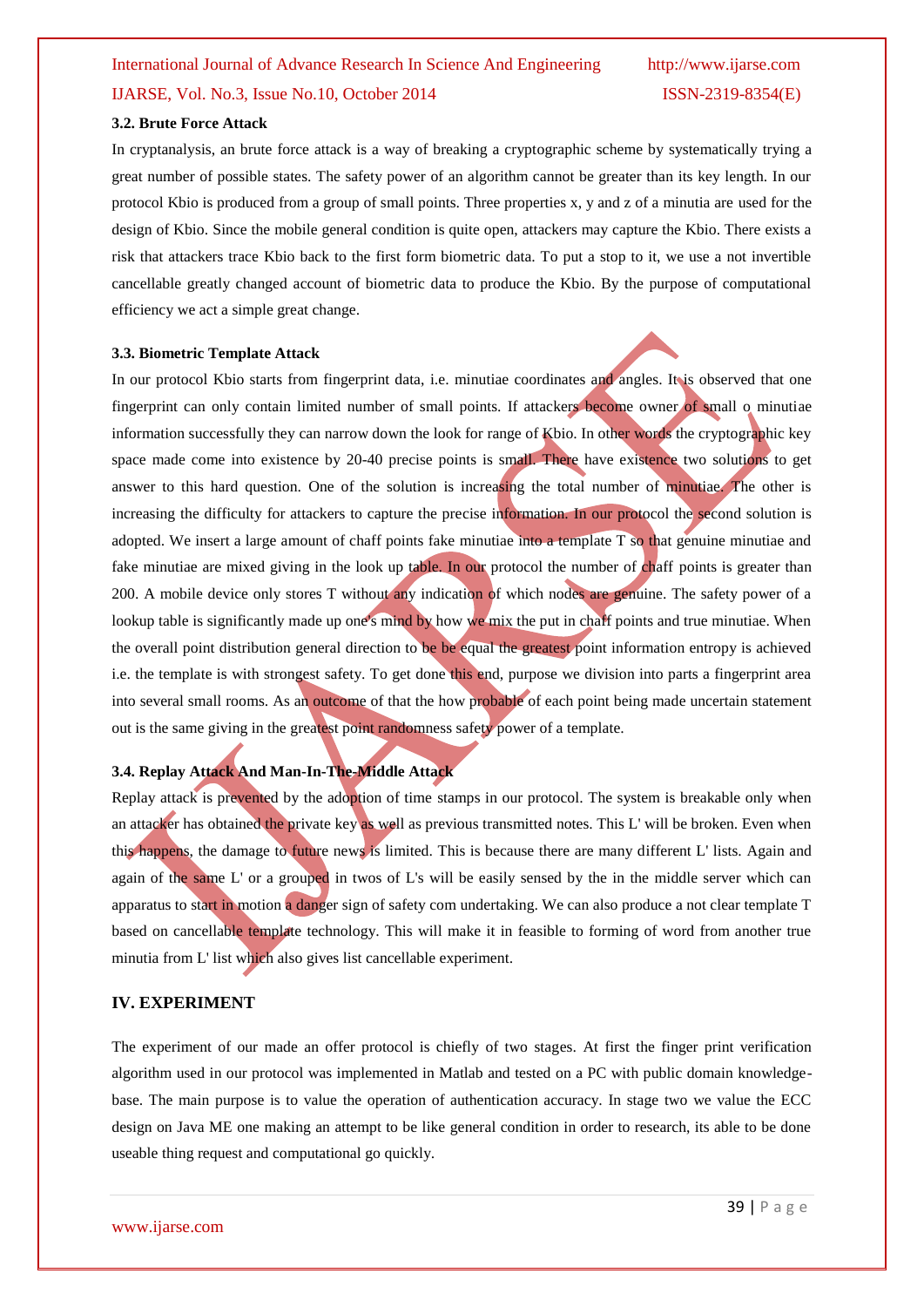# International Journal of Advance Research In Science And Engineering http://www.ijarse.com

# IJARSE, Vol. No.3, Issue No.10, October 2014 ISSN-2319-8354(E)

### **4.1. Verification Accuracy**

The fingerprint sample sets we tested are from the

- (1) NIST Special Database 24
- (2) FVC 2002 DB2 Database

#### **4.1.1. Experiment On NIST 24**

In this experiment an a division of five finger subjects was selected from the distortion group each having 150 different copies of picture. This results in 750 person fingerprints in our experiments . In NIST Special knowledge-base 24, the live took a look at every part in turn fingerprints are got from a to do with the eye or seeing scanner of resolution 500dpi with original dimension of 720x480 pixels. For convenience, the selected fingerprints were first rightly planted downsized through normalizing and zero thick material to a new size of 256x256. We use four training copies of picture to produce one tem-plate. Firstly we got into line training copies of picture according to their one only points. Then we take the coming together of minutiae in four training copies of picture as the template T. Three test copies of picture will be has at need to generate one test minutiae set Q. The procedure of minutiae group is different from the way of producing template. Here we cross match the three question copies of picture to find all matched minutiae. Q only includes the matched minutiae so unmatched minutiae are put out as of no use. This try to make certain only the safe, good minutiae can take part in the supporters matching process. For each person or subject, 100 templates were produced through selecting different groups of training images. For each template, we as by chance selected  $40$  copies of picture from the same person as true test and 160 copies of picture from the rest four subjects (40 impressions from each) as imposter test. As an outcome of that, a total of  $100\times40\times5=20000$  genuine tests and  $100\times160\times5=80000$  imposter tests were performed. The authentication accuracy of a biometric system can be value put on by several metrics. Two commonly used ones are false bill of exchange rate FAR(false acceptance rate) and false not-taking rate FRR(false rejection rate). Normally, FAR is defined as the relation of the number of wrongly taken tricker tests to the total number of impost or tests. FRR is the ration of the number of incorrectly put back (not desired) being what it seems or is said to be tests to the total number of true tests.

#### **4.2. Resource Demand And Speed In Java ME**

Java flat structure, Micro Edition (Java ME) is one of most pleasing to all mobile application development technology designed for mobile apparatuses such as mobile phones. A Major Advantage of Java ME is its cross platform nature which means the same source code can be did, gave effect to on all flat structures without modification. The Java ME platform has two accounts, one for general mobile apparatuses, named the connected limited apparatus trick configuration CLDC, and the other one for more able mobile devices like smart-phones and set top boxes, named the Connected Apparatus Profile (CDC). Our attention to is put out based on CLDC because CLDC is more pleasing to all and is widely supported by nearly all Java-gave power mobile phones. We were using Sun Java radio Toolkit (WTK) 2.5. One making an attempt to be like as the development and test flat structure. WTK provides an errorless support to the latest Java me CLDC technology and Mobile Information Apparatus Profile (MIDP 2.0).

### **V. CONCLUSIONS**

We have presented a bio-cryptographic safety signed agreement between nations designed for client-server authentication in mobile computing general condition. Different from having existence key cord used to put